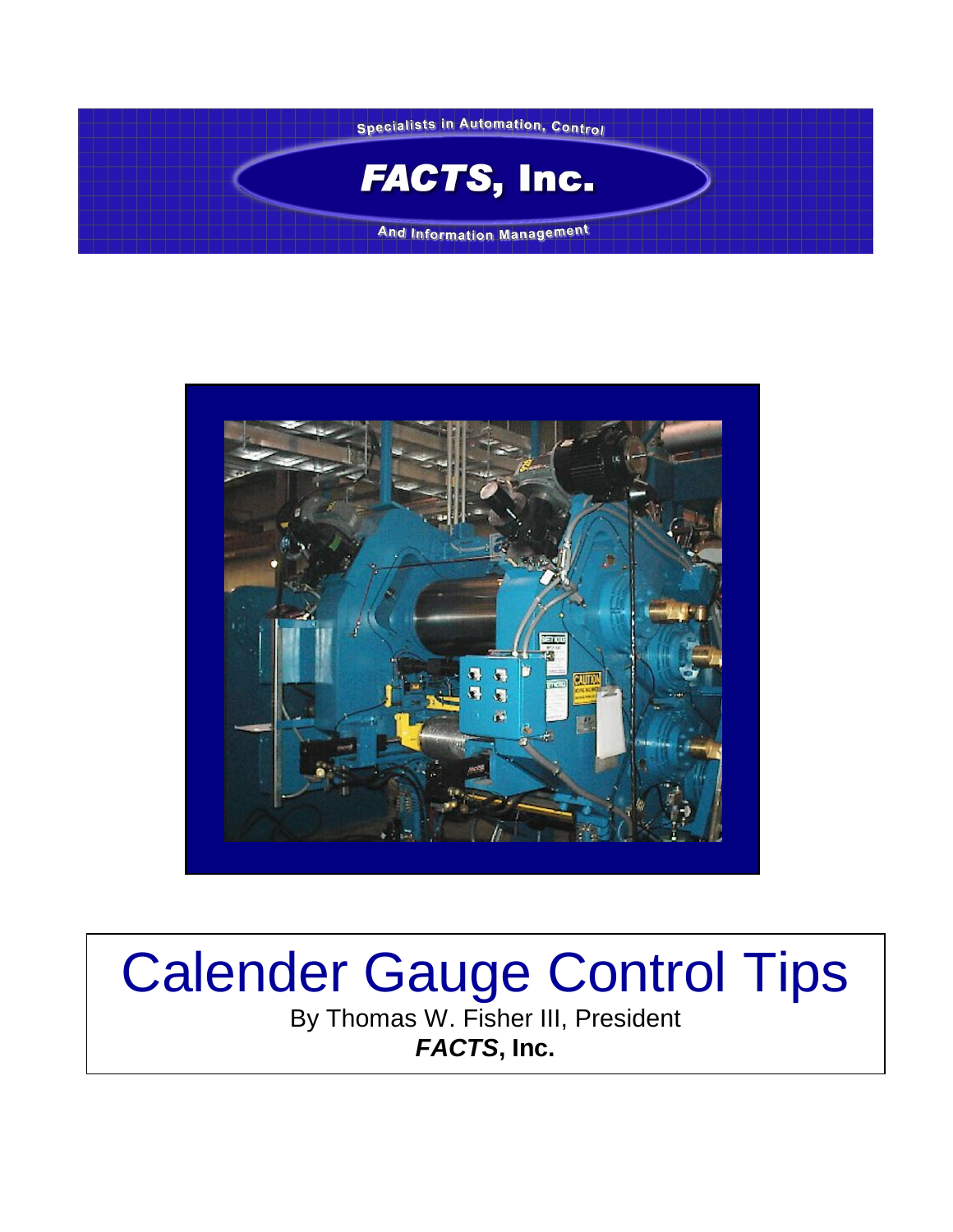#### **Calender Gauge Control Tips**

This paper briefly discusses calender control issues that affect the ability to properly control rubber gauge or to produce a consistent rubber sheet. There are two principal sources of variations in calendered gauge or thickness. These are:

 $\triangleright$  Mechanical induced variations

 $\triangleright$  Force induced variations

These two sources of variations are closely related. For purposes of this discussion, mechanically induced variations will be classified as those that are present at ambient condition with the calender not operating under load. Force induced variations will be classified as those that are induced by the way the calender is operated or by the proceeding process steps.

#### **Mechanically Induced Variations**

Mechanically induced variations relate directly to the calendars mechanical condition and are thus basically a maintenance issue. While there are many maintenance issues that affect calender performance, the following are the main items that directly effect calendered gauge:

- ▶ Calender Roll grind profile
- Calender Roll eccentricity or run out at ambient temperature
- $\triangleright$  Bearing condition
- $\triangleright$  Roll water passage condition
- $\triangleright$  Roll end actuator condition

#### *Calender Roll Grind Profile*

 The calender rolls must be ground periodically to establish the proper profile. The profile is selected so that the roll separating forces, which cause the rolls to bow apart in the center, are partially compensated for by grinding the center to a larger diameter. The specific profile selected is based on the range of rubber compound hardness, type of center compensation such as cross-axis or roll bending, and roll width. If the grind profile is incorrect it will be difficult or even impossible to achieve a flat-calendered rubber profile.

#### *Calender Roll Eccentricity*

 Calender rolls must be round and free of run-out at ambient temperature. Any run-out of the individual calender rolls will be amplified as the high spots and low spots periodically match up between the roll pairs. This is relatively easy to check with dial indicators when the calender is running without rubber and with a slight gap between the rolls.

#### *Bearing Condition*

 Calender roll bearings may also have excessive run-out. The result is the same as, and will appear as calender roll surface run-out. Excessive bearing clearance will result in the roll shifting during operation as roll separating forces vary. These conditions will adversely affect the ability to control calendered gauge.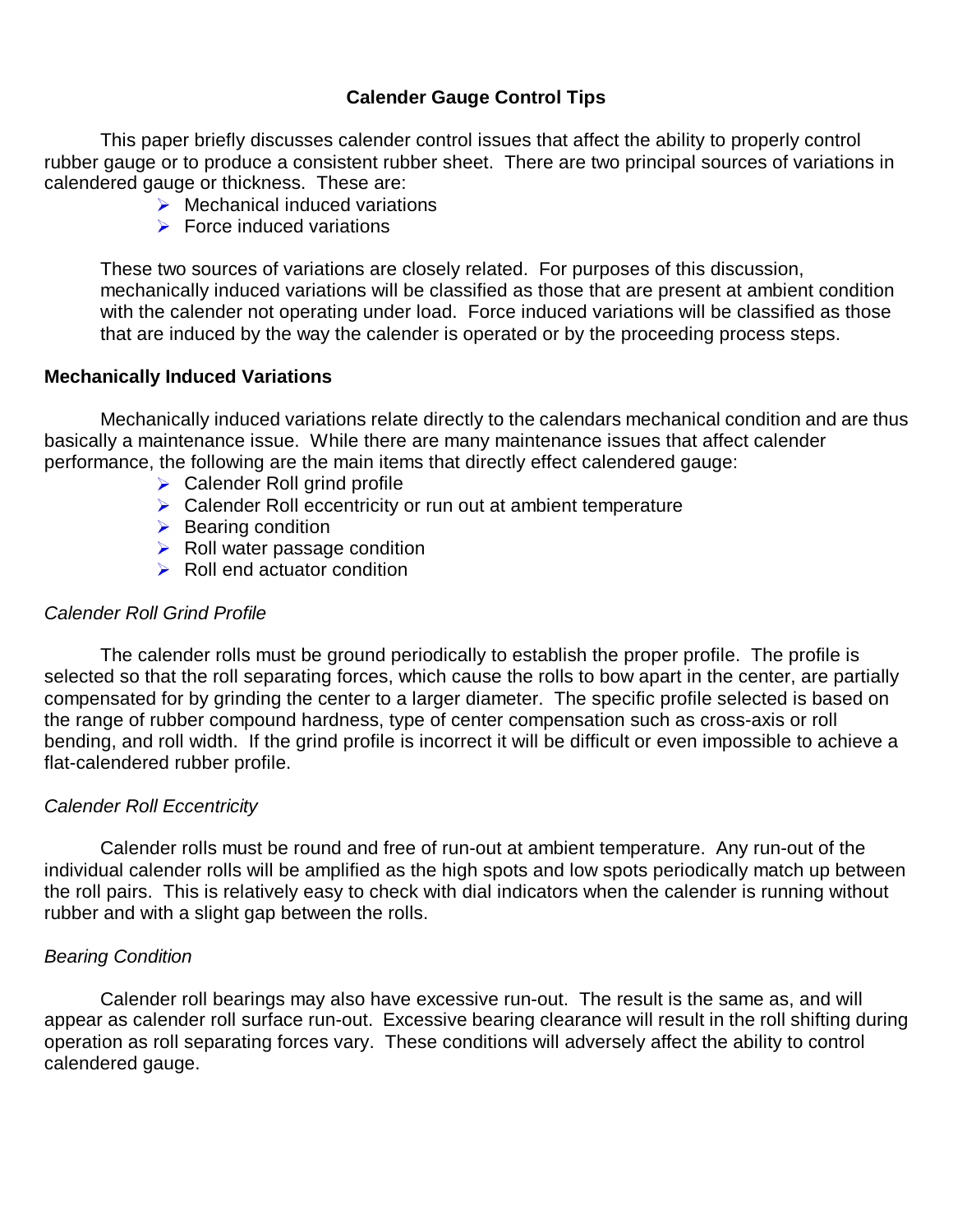#### *Roll Water Passage Condition*

 Most modern calender rolls are the drilled type. This means that water passages are drilled across the roll face under the surface. This effectively forms a radiator-like heat exchanger around the periphery of the roll. If these passages become plugged, then non-uniform heat transfer will occur and this results in a thermal 'out-of-round' condition for the roll or rolls. This has the same effect as if the rolls were machined 'out-of-round'. To avoid this condition only treated water should be used and the rolls should be periodically flushed. Comparing the roll run-out at ambient temperature with that at normal operating temperatures can check this condition.

#### *Roll End Actuator Condition*

 Electric screw actuators are the most common type of calender roll end positioning system. The screw and nut operate under very high loads and thus experience significant wear even with proper lubrication. As the actuators wear, backlash develops. As the back lash increases, the response to small changes or corrections deteriorates. Also with increased backlash the number of corrections required would increase, which in turn causes increased wear.

 Most calenders still have fixed speed electric motors with mechanical brakes. These require periodic maintenance, particularly the brakes. Sticky brakes will adversely affect gauge control results.

#### *General*

Proper maintenance of all the above systems is crucial to calendar performance.

#### **Force Induced Variations**

 Force induced variations result from the way the calender is operated and from previous process steps such as feed mill operation and compound consistency from mixing.

 The separating forces generated during calendering are quite high; typically 160,000 lbs to 300,000 lbs at each actuator for a 66 inch active roll face producing a 60-inch wide rubber sheet. Those forces literally stretch the calender frame. Variations in these forces will therefore vary the amount of frame stretch and thus vary roll position and calendered gauge.

#### *Force Induced Variations – The key points*

- 1. Keep the calender running stops cause the rolls to become egg shaped and introduce significant gauge thickness variation.
- 2. Keep the calender running during warm-up and cool-down.
- 3. Increase the temperature by 20 to 40 degrees F when the rolls are stopped to maintain a more uniform roll surface temperature.
- 4. Limit the temperature rate of change at all times to a maximum of 3 degrees per minute F. Faster rates can damage or warp the rolls.
- 5. Minimize speed changes.
- 6. Mill management be consistent
- 7. Cord Spacing Effects on Calendered Gauge Cord spacing has a significant impact on overall sheet gauge and quality.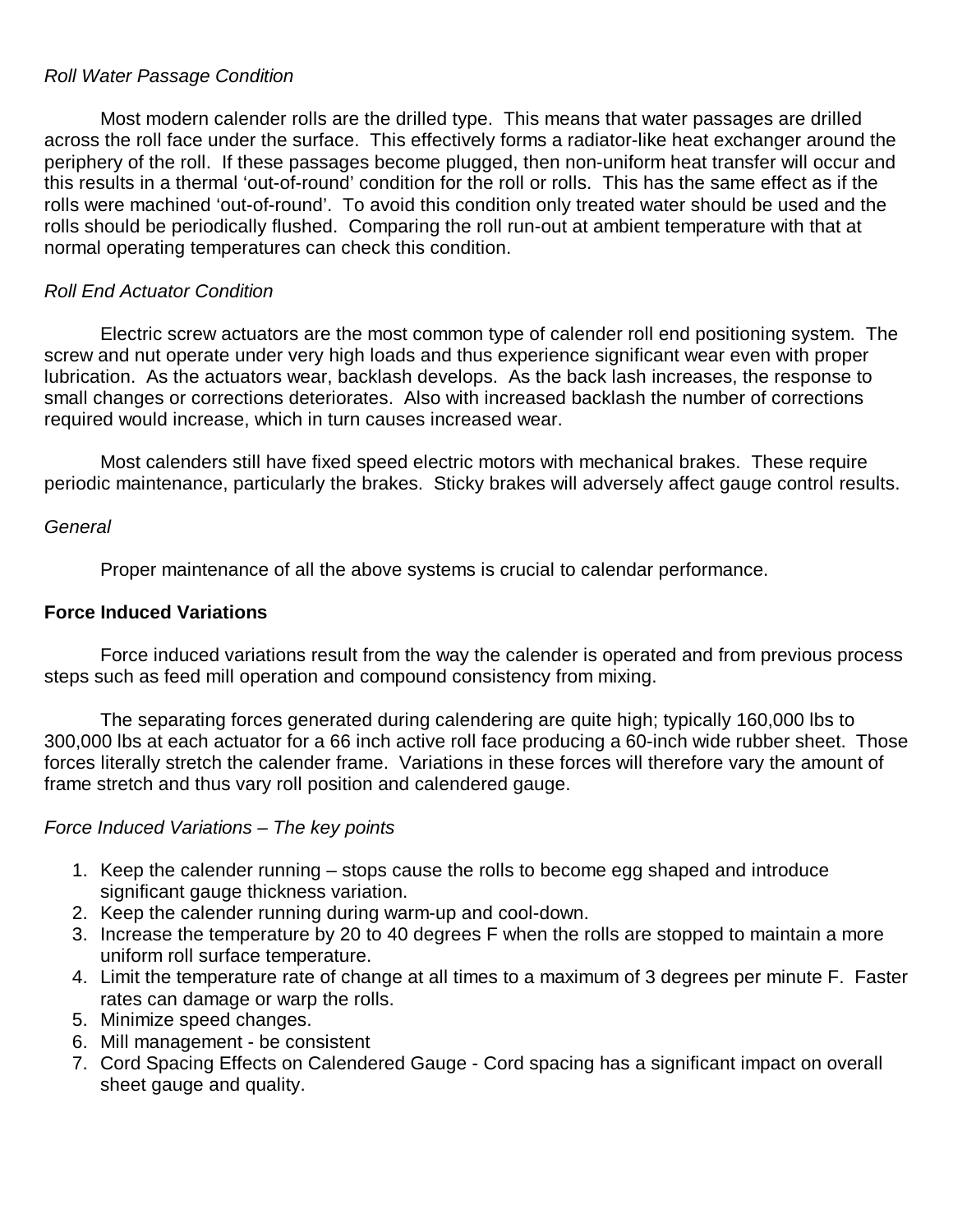#### *1. Keep the calender running – stops cause the rolls to become egg shaped and introduce significant gauge thickness variation.*

When the calender is stopped, roll heat loss is not uniform around the roll. Heat loss along the circumference near adjacent rolls is minimal while heat loss in other areas is much higher. This leads to different temperatures and therefore different degrees of roll expansion. A few degrees on a 24" to 30" diameter will result in measurable "out-of-roundness" of each roll. This is true when the calender is empty but even more so when there is a hot bank of rubber between the rolls. The longer the calender is stopped the worse the condition.

 Since the rolls run at different speeds, periodically the high spots match up resulting in thin gauge spots. When the low spots match up a thick spot results. This results in an effective doubling of any roll "out-of-round" or run-out error.

 Typical short-term thermal out-of-round gauge variations are plus or minus .5 mils (.0005") to 2 mils (.002"). Thermal run-out is gradually reduced as the calender runs, but takes 15 to 25 minutes to be eliminated. To minimize "thermal run-out" the following procedures are recommended:

- $\triangleright$  Keep the calender running during warm up
- $\triangleright$  Minimize calender stops
- $\triangleright$  When the calender is being stopped for more than a very brief time, remove the rubber from the banks. This is considered good practice anyway for the rubber compound.
- $\triangleright$  On gum calendars always keep the calender running when there is no rubber on it
- $\triangleright$  On textile calendars or on any calender when leader is going thru the calender, dropping off tension and allowing the uncoated fabric (advance the calender 18" if necessary) or leader to go slack will permit running the calender during delays and personnel breaks. This will dramatically reduce thermal run-out.

#### *2. Keep the calender running during warm-up and cool-down.*

Severe thermal run-out can be introduced during warm-up of the calender if it is not kept running. Also remember that the calender gap will be reduced as the rolls grow (get larger) as their temperature increases. Good practice is to open the calender at least 100 mils (0.10") before starting to increase the roll temperature above ambient. Keeping the calender rolls turning during warm-up and cool down also eliminates the possibility of warping the rolls.

#### *3. Increase the temperature by 20 to 40 degrees F when the rolls are stopped to maintain a more uniform roll surface temperature.*

The TCU (Temperature Control Unit) controls the temperature of the water exiting the calender not the roll surface temperature. This is an important distinction.

 When the calender is not actively processing rubber, i.e. during warm-up and when the calender is stopped, the roll surface is losing heat to the ambient and thus the TCU is actively heating the water loop. In this condition the roll surface temperature is between 10 degrees to 20 degrees F below the water temperature.

 When the calender is running and actively processing rubber, heat is being generated so the TCU is actively cooling the water loop. In this condition the roll surface temperature is between 10 to 30 degrees F above the water temperature.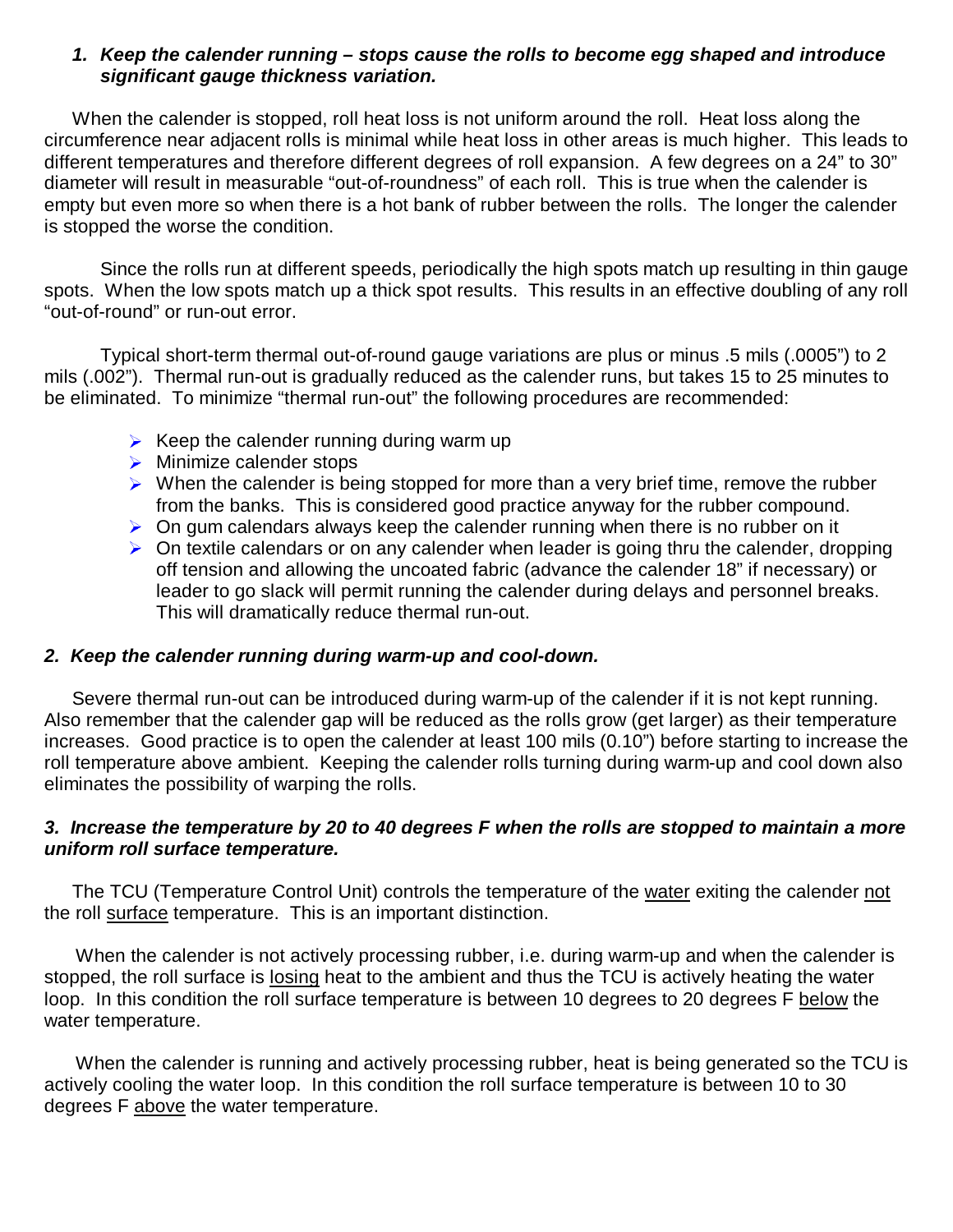From this description it becomes apparent that for a constant water loop temperature, the roll surface temperature changes as much as 50 degrees F between the calender normal running condition and when the calender is stopped. This difference in roll surface temperature means that the rubber processed is being processed under substantially different conditions. Shrinkage and other properties will therefore be different.

To minimize the difference in processing conditions, the roll temperatures should be increased 30 degrees F whenever the calender stops. The temperature increase should be gradual and the specific amount should be experimentally determined by comparing roll surface temperatures in normal operation and after the calender has been stopped for 20 minutes. This function is available as a standard option as part of the *FACTS* TCC 1600 calender control systems.

#### *4. Limit the temperature rate of change at all times to a maximum of 3 degrees per minute F. Faster rates can damage or warp the rolls.*

The control system on the TCU should limit the rate of temperature change for each roll water loop to 3 degrees per minute. Faster rates of change do not allow for equalization of mechanical expansion throughout the rolls, bearings, and calender frames. Differential expansion can stress various components and in severe cases actually crack or warp the rolls, or even damage the bearings.

Heating usually is limited by the available heating capacity but the cooling system frequently has the capacity to rapidly cool the rolls and therefore also has the potential to cause damage if not limited to 3 degrees per minute.

Again, it is important to keep the calender running during warm-up and during cool down. Stopping the calender and turning off the TCU circulation pumps before the calender reaches ambient is not considered good practice. If the temperature control system has rate of change limits properly set, cool down is simple, since all the operator must do is to lower the temperature set points to ambient and then 60 to 90 minutes later return to turn off the TCU.

#### *5. Speed Changes*

Changes in the calender speed result in gum wall gauge thickness changes that are undesirable.

When the calender is running there are forces generated that try to separate the rolls. These separating forces are proportional to calender speed, although the relationship is not linear. The hardness of the rubber stock and bank temperature determines the magnitude of separating forces. The thickness of the gum wall being calendered also affects the separating force, with thinner gum walls generating larger separating forces.

These separating forces are large, as much as 160,000 to 300,000 lbs., at each actuator. The calender frame literally stretches from these forces. When the forces vary, the amount of stretch varies, resulting in the roll gap varying and this causes the gum wall gauge to vary.

From the previous discussion it is obvious that speed changes should be avoided to the extent practical. A speed reduction from 50 ypm (yards per minute) to 10 ypm can result in a gauge decrease of 2 mils (.002"). Likewise a speed increase of 40 ypm from 10 or 20 ypm to 50 or 60 ypm can result in a gauge increase of 2 mils. Different calendars have different degrees of frame stiffness so the magnitude of the gauge change for a given speed change will vary accordingly.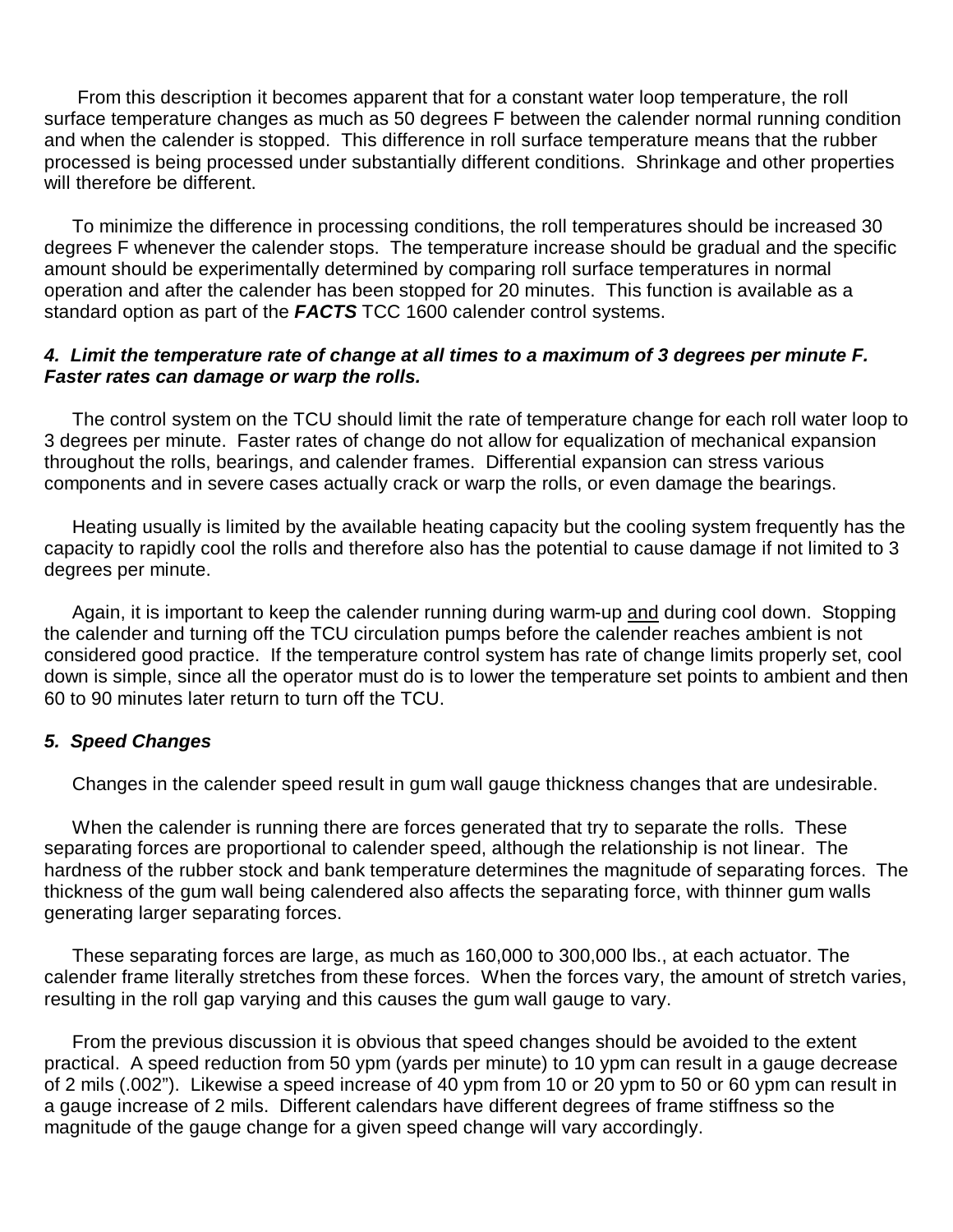#### *6. Mill Management*

A consistent feed to the calender will substantially reduce gauge variations. Consistent, uniform, dwell times on the break down and feed mills, as well as consistent bank size, will result in consistent stock temperatures, work history, and reduced variations in roll separating forces. The stock temperatures, bank sizes, and work history all directly influence roll-separating forces. Minimizing variations in these 3 important process parameters will minimize variations in roll separating forces, and this in turn will minimize gauge variations. Good mill and bank control practice also results in improved uniformity for other final calendered gum and/or fabric properties.

The feed to the calender must also assure that the rubber bank does not have areas that stagnate. If rubber remains in the bank on the calender for an excessive amount of time it will partially cure and become much harder. Edge trim that returns to the bank and stagnates is a common source of this problem. These areas will introduce gauge variations as well as negatively influence other properties of the calendered material. In extreme cases, burned lumps will appear in the calendered gum.

Bands of hard stock also make it hard to properly penetrate the cord and may cause cord disturbance and improper cord distribution in these areas. In such cases the cushion force causes lateral movement in the nip and this results in cord displacement that is visible. Paired cords are often the first indicator. The thickness will be heavy and there will be cord displacement and irregularities but the weight of test samples will not be significantly affected.

#### *7. Calendered Fabric Issues*

The following relates to fabric calenders, both textile and steel cord, whereas the previous discussion is applicable to any calender.

Localized cord disturbance in cord distribution does not usually affect fabric weight, whereas redistribution of the cord does. Overall cord distribution problems can affect fabric weight. For example, incorrect cord distribution that reduces the average EPI in the center of the fabric and increases the EPI on the outer edges will affect fabric weight and thickness. In this example, the weight of the center would be light, while the outer edges would be heavy. Visible cord displacement and cord pairing after the cushion nip would also be expected in the areas where the cord EPI count was excessive.

Cord Spacing Effects on Calendered Gauge - Cord spacing has a significant impact on overall sheet gauge and quality, but consider the following:

- Weight samples alone do not distinguish between cord & gum
- Thickness samples alone do not distinguish between cord & gum
- Thickness & weight still do not distinguish between cord & gum
- Cord count must always be considered

The above are the reasons a scanner is an excellent tool for the operator but is not necessarily recommended for control.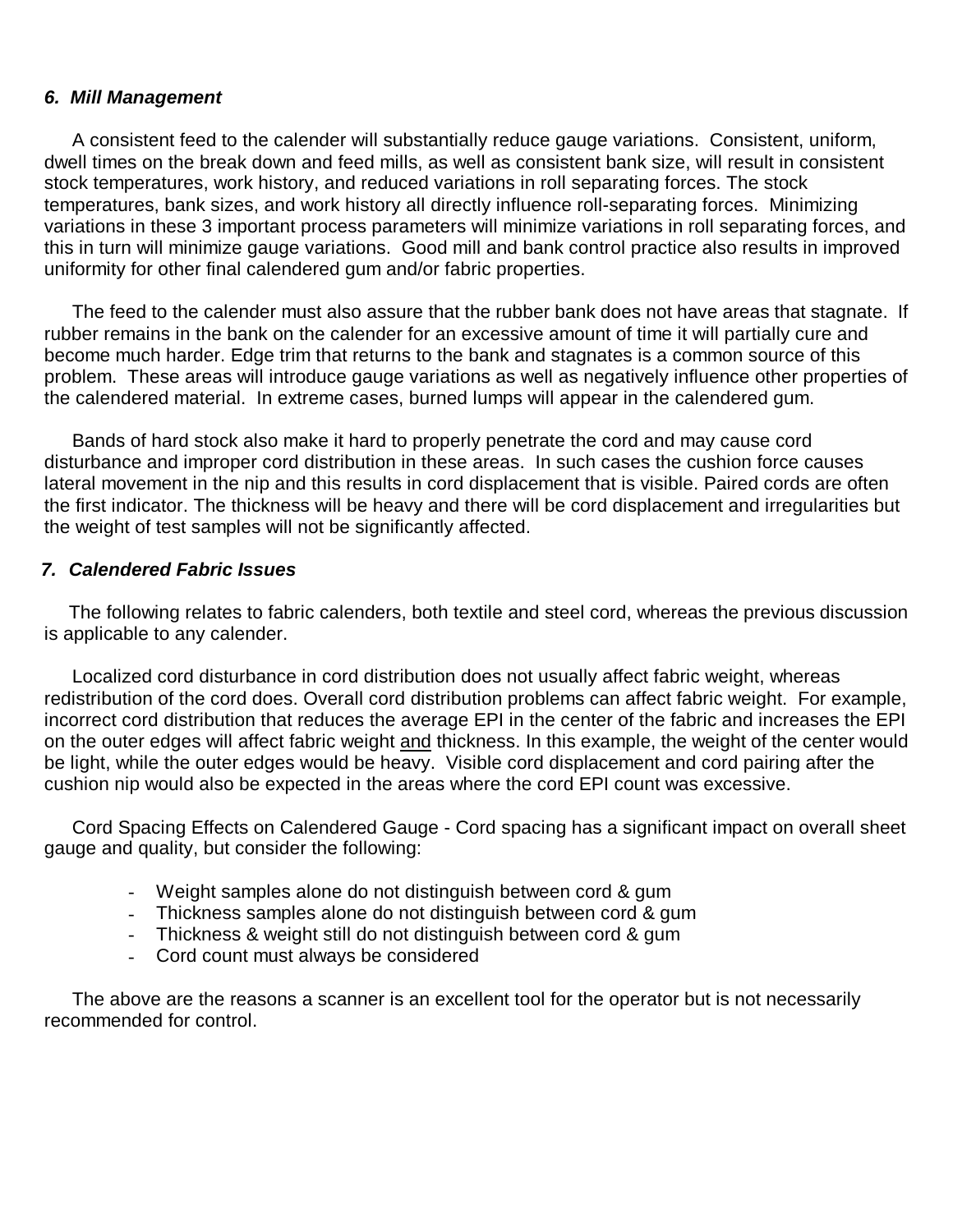Many 4 Roll Calenders have space limitations that have prevented the use of on-calender gauges on the top gum wall. Historically this has necessitated the use of on-calender gauges on the lower gum wall and an overall scanner with math derivation of the top gum profile. This has lead to many calenders producing off spec material that had a flat weight & thickness profile. Cords tend to bunch on the outer edges and have reduced EPI (Ends Per Inch) in the center. The scanner cannot distinguish cord from gum & hence adjusts C/A (Cross Axis) or R/S (Roll Straightening) and fills in the center with rubber at the expenses of the outer edge zones. The result is a final fabric profile with edges that have high EPI count and low rubber insulation and centers that are the reverse, i.e. low EPI and heavy rubber gauge. Yet the scanner profile will indicate all is well. Even though the scanner may indicate an overall profile that is within spec, the edges may be out of spec, with excessive cord EPI distribution, and low rubber insulation thickness, while the center is out of spec with low EPI and heavy rubber gauge.

Technology is available to solve this problem. The small size and high accuracy of modern oncalender gauges permits using 3 gauges on the top and bottom gum walls, 6 total, to assure a flat sheet. Since both top and bottom gum walls are now precisely controlled and assured to be flat and on spec, the scanner will provide a more accurate representation of the profile. Heavy edges for example, would indicate cord distribution problems.

In conclusion, good calender gauge control requires both proper maintenance of the calender and good operational practices. Educating the operational personnel in the effects related to these issues can go a long way towards achieving improved gauge control.

#### *8. Sampling Techniques When Checking Calendered Gauge*

Proper sampling techniques are essential in accurately determining actual calendered gauge distribution.

The principal considerations in sampling are:

- *The calender must be running in a steady state and stable condition* 
	- Running at a fixed speed
	- Running without extended stop time (less than 15 seconds) for previous 15 minutes to assure rolls are thermally round
- *The proper sampling tape must be used in order to stabilize the sample*
	- Prevent sample stretch
	- **Prevent sample shrinkage**
- *Check for long term and short term variations*
- *Check cross direction and machine direction*

Sampling should be done after the calender has been running long enough that any thermally induced run out is gone. It can take 15 minutes, or even longer in some cases, for the roll temperature to even out and stabilize after an extended stop. Since speed changes cause gauge changes, it is important that the samples not be taken near a speed change. Remember that it may take a few yards for the system to correct and recover after a speed change.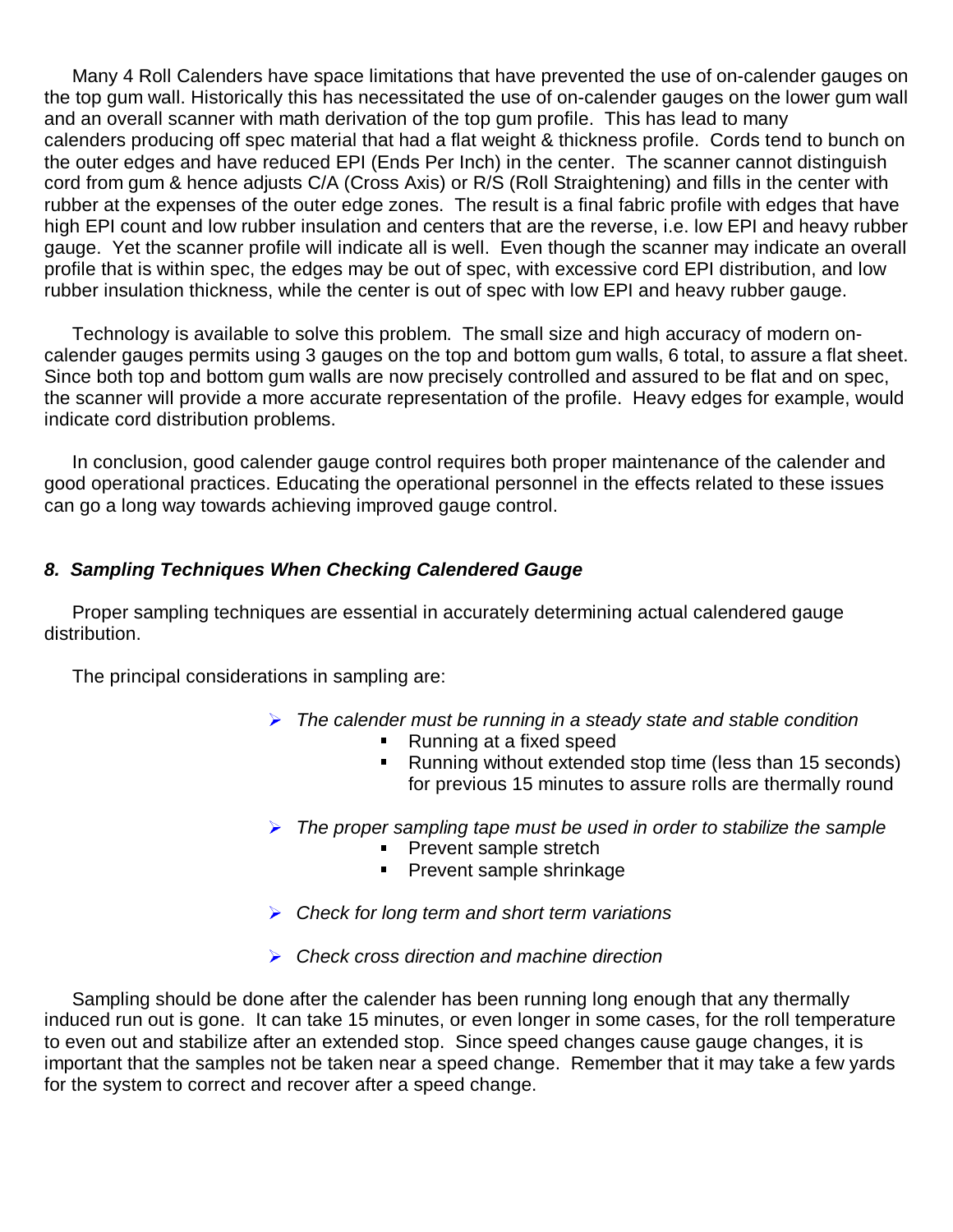The recommended sampling tape is 3M251 or the newer 3M254 in a 4" wide roll. The purpose of the tape is to stabilize the sample to prevent stretch or shrinkage. Each new roll of tape should be checked for thickness and weight. This may be done by carefully folding five layers of 5" length together. Die out the standard sample and weigh it to determine the tape weight. Measure the 5-layer sample thickness at several spots to determine the thickness. Remember to divide the results by 5! Use these values to correct all samples taken with that roll of tape.

For finished fabric samples, tape across the full width at the end of each roll. Only one side needs to be taped. Label the roll number and identify the water side and drive side with a pen on the tape. Cut the full width strip and carefully move it to where the samples will be died out for weight and thickness checks. The died out samples can be stacked together. Remember to identify each sample across the width by position and sample/roll number. Five samples are typically taken for routine testing, with 15 samples across the web for detail testing. When taking 5 samples, avoid the outer 2" on each edge.

The above technique is also appropriate for taking gum wall samples on the calender roll. The calender should be running in a stable condition and the emergency stop used to stop the calender for sample taking. The sample should be taken as far from the roll nip as possible to avoid the areas where the speed was changing. Normal stop will have a long deceleration time and the samples would therefore be taken during a speed change and thus be unrepresentative. When access is limited it may not be practical to take a full width sample. In this case a 6" long piece of sample tape should be used in 3 or 5 locations across the roll face. Cut out around the sample and remove it from the roll.

Using a computer spreadsheet (such as Excel) is the best way to analyze the data. The optimum method incorporates an electronic weight scale and electronic thickness gauge to directly enter the sample weights and thickness into the spreadsheet.

Long term and short- term analysis of machine direction, MD, and cross direction, CD, variations are required. The sampling methodology is different for each.

Long-term analysis can be accomplished by taking full width 5 samples set at the end of each roll. The data should be separated by fabric code. Both MD and CD long-term analysis can be performed utilizing this data. Cord count should be checked and recorded on all five samples for at least 1 roll of each fabric code. All samples should be visually inspected for any unusual cord spacing conditions.

For short-term analysis samples must be taken at 10" intervals in the machine direction along a length equal to 6-10 roll circumferences in 3 to 5 positions across the web. This means the total length is between 450" and 880". This short term testing is time consuming and need only be done when establishing a base line and when checking calender condition. Typically this should be done at least once per year or when problems are suspected.

Short-term sampling is typically accomplished by winding up a full width piece of calendered material of suitable length in a liner and then moving it to a location where the samples can be taped and cut. On steel cord and textile fabric, it is usually not practical to do short term tests on the gum walls, only on the final fabric. These short term samples should all be weighed and have their thickness measured. Cord count should be examined for any unusual conditions. Actual cord count should be checked at 5 locations across the web and at 2 or 3 locations along the length of the sample.